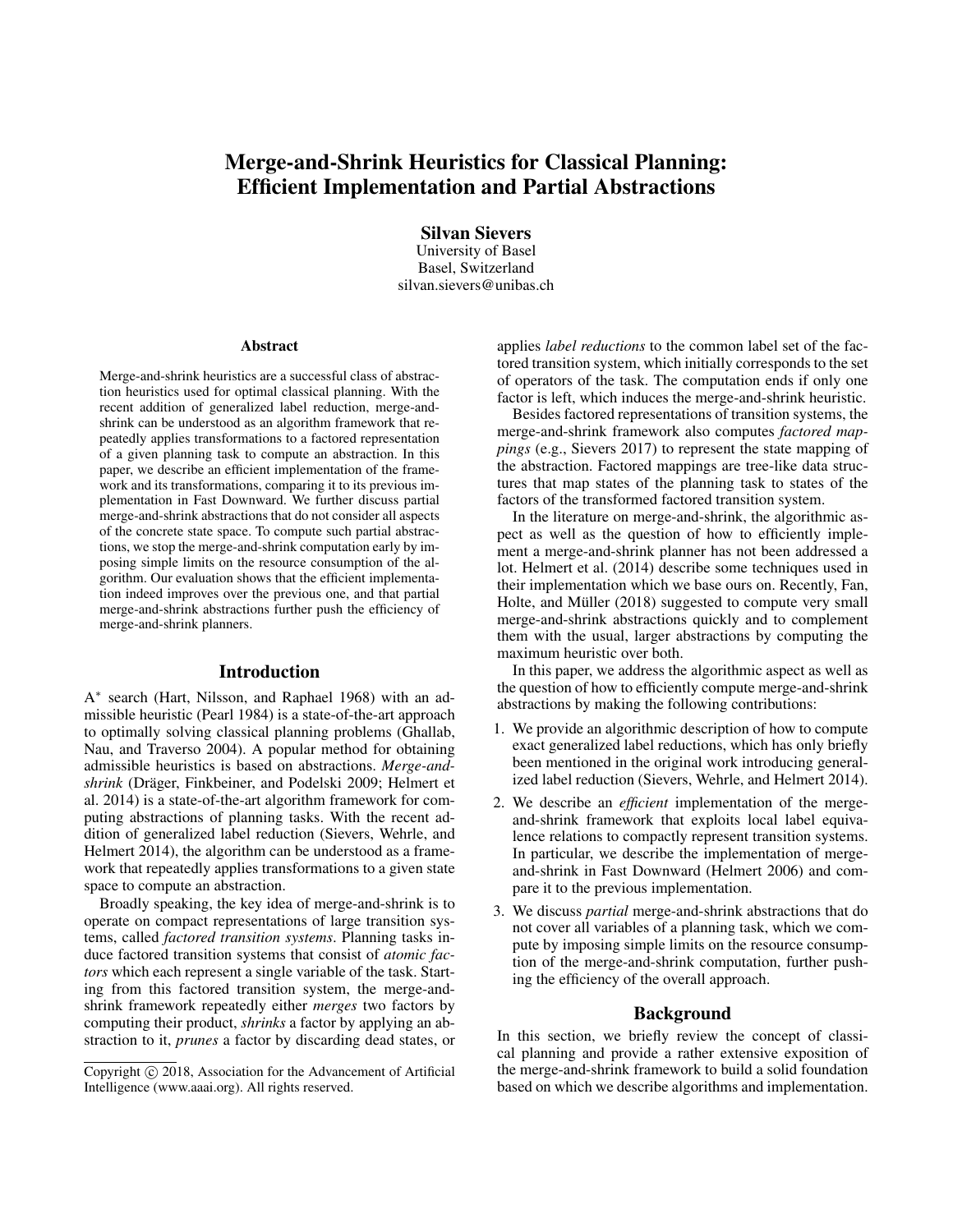

Figure 1: Induced transition system  $\Theta(\Pi)$  of the example task. Also: product  $\Theta_{\otimes}$  of  $F(\Pi)$  (modulo names of states).

# Classical Planning

A planning task in the  $SAS^+$  formalism (Bäckström and Nebel 1995), augmented with action costs, is a tuple  $\Pi =$  $\langle V, O, s_0, s_* \rangle$  with the following components. V is a finite set of *variables* v, each associated with a finite domain dom(v). A *partial state* s is a partial assignment over a subset  $vars(s) \subseteq V$  of the variables. We write  $s[v]$  to denote the value of  $v \in vars(s)$ . If  $vars(s) = V$ , s is called a *state*. We write  $S(V)$  for the set of states over V. Two partial states s and s' are *consistent* if  $s[v] = s'[v]$  for all v ∈ vars(s)∩vars(s 0 ). O is a finite set of *operators* o, each with associated partial states  $pre(o)$  and  $eff(o)$ , called *precondition* and *effect*, and an associated non-negative value  $cost(o) \in \mathbb{R}_0^+$ , called the *cost*. Finally,  $s_0$  is a state called the *initial state*, and  $S_{\star}$  is a partial state called the *goal*.

Example 1. *Consider a simple logistics planning task with truck* T and package P. Variable  $v_T$  with  $dom(v_T)$  =  ${A, B}$  *represents the position of the truck, and*  $v_P$  *with*  $dom(v_P) = \{A, B, T\}$  *that of the package. There is an operator* DR-A-B *that drives the truck from* A *to* B *and has precondition*  $pre(DR-A-B) = \{v_T \mapsto A\}$  *and effect*  $eff(DR-A-B) = \{v_T \mapsto B\}$ . Analogously for DR-B-A. *Similarly,* U-X *and* L-X *load the package at location* X ∈ {A, B}*. We assume unit-cost. The goal is to have the package at* B*, which is initially at* A*, and the truck starts at* B*.*

The semantics of a planning task can be naturally defined in terms of a *labeled transition system*. A transition system is a tuple  $\Theta = \langle S, L, c, T, s_0, S_{\star} \rangle$ , where S is a finite state of *states*, L is a finite set of *transition labels*,  $c: L \to \mathbb{R}_0^+$  is a *label cost function*,  $T \subseteq S \times L \times S$  is a set of *labeled transitions*,  $s_0 \in S$  is the *initial state*, and  $S_{\star} \subseteq S$  is the set of *goal states.* We write  $s \xrightarrow{\ell} s'$  to denote a transition  $\langle s, \ell, s' \rangle$ from s to s' with label  $\ell$ . A *path* from s to s' is a sequence  $\pi = \langle t_1, \ldots, t_n \rangle$  of transitions such that there exist states  $s = s_0, \ldots, s_n = s'$  with  $t_i = \langle s_{i-1}, \ell_i, s_i \rangle \in T$  for all  $i \in \{1, \ldots, n\}$ . The *cost* of such a path is the accumulated cost of the labels of the transitions, i.e.,  $\sum_{i=1}^{n} c(\ell_i)$ .

Let  $\Pi = \langle V, O, s_0, s_* \rangle$  be a planning task. Its *induced transition system*  $\Theta(\Pi)$  is defined as  $\langle S, L, c, T, s_0, S_{\star} \rangle$ , where  $S = \mathcal{S}(\mathcal{V}), L = \mathcal{O}, c(\ell) = cost(\ell)$  for all  $\ell \in L, s \stackrel{\ell}{\to}$  $t \in T$  iff s is consistent with  $pre(\ell)$  and t is the state consistent with  $eff(\ell)$  and  $t[v] = s[v]$  for all  $v \notin vars(eff(\ell)),$ and  $S_{\star} = \{s \in S \mid s \text{ consistent with } s_{\star}\}\$ . A *plan* is a path from  $s_0$  to a state in  $S_{\star}$ . *Optimal planning* deals with finding plans of *minimal cost* or proving that no plan exists.

Figure 1 shows the induced transition system  $\Theta(\Pi)$  for



Figure 2: Top: induced factored transition system  $F(\Pi)$  of the example task with two atomic factors  $\Theta^P$  (left) and  $\Theta^T$ (right). Bottom: F2F mapping  $\Sigma$  consisting of two F2N mappings  $\sigma_P$  (left) and  $\sigma_T$  (right), corresponding to  $\Theta^P$  and  $\Theta^T$ .

the example task. Goal states are marked by double circles and the initial state has an ingoing arrow. In this example, we label states with two letters indicating the position of the package and the truck.

A heuristic for a transition system  $\Theta$  with states S is a function  $h_{\Theta}: S \to \mathbb{R}^+_0 \cup \infty$  that maps each state to an estimate of the cost of reaching a goal state from s.  $h_{\Theta}$  is *perfect*, denoted  $h^*_{\Theta}$ , if it computes the true cost for all states. It is *admissible* if  $\check{h}_{\Theta}(s) \leq h_{\Theta}^{*}(s)$  for all states s.

#### Merge-and-Shrink

The goal of the merge-and-shrink framework is to compute an abstraction heuristic for a large transition system such as the one induced by a planning task. To do so, it not only computes the abstract transition system, but also the state and label mappings of the abstraction. However, the given transition system is usually too large to be represented explicitly. A key aspect of the merge-and-shrink framework to address this issue is to work with *factored representations* of both transition systems and state mappings.

In particular, a *factored transition system* F is a tuple of transition systems (also called *factors* or *variables* of F),  $F = \langle \Theta_1, \ldots, \Theta_n \rangle$ , where each element has the same label set and label cost function. It serves as a representation of the *synchronized product* (*product* for short) of all of its elements, which is the transition system defined as  $\bigotimes F = \langle S^{\otimes}, L, c, T^{\otimes}, s_0^{\otimes}, S_{\star}^{\otimes} \rangle$ , where  $S^{\otimes} = \prod_{i=1}^{n} S^{i}$ , i.e., the Cartesian product of the sets of states,  $T^{\otimes}$  =  $\{\langle s^1,\ldots,s^n\rangle\ \stackrel{\ell}{\rightarrow}\ \langle \overline{t^1},\ldots,t^n\rangle\ \mid\ s^i \stackrel{\ell}{\rightarrow}\ t^i\ \in\ T^i \text{ for all } 1\ \leq$  $i \leq n$ ,  $s_0 \otimes = \langle s_0^1, \ldots, s_0^n \rangle$ , and  $S_{\star} \otimes = \prod_{i=1}^n S_{\star}^i$ .

A planning task Π induces a factored transition system  $F(\Pi)$  which consists of *atomic* factors  $\Theta^v$  that reflect the behavior of all variables v of  $\Pi$ : the states of  $\Theta^v$  correspond to values of  $v$  and all operators induce transitions depending on their preconditions and effects on  $v$ . The top part of Figure 2 shows  $F(\Pi)$  for the example task. It consists of two atomic factors for the two variables of the task. The product of  $F(\Pi)$  corresponds to the transition system shown in Figure 1, apart from names of states, which formally would read, e.g.,  $\langle 0, 0 \rangle$  instead of AA and  $\langle 2, 1 \rangle$  instead of TB.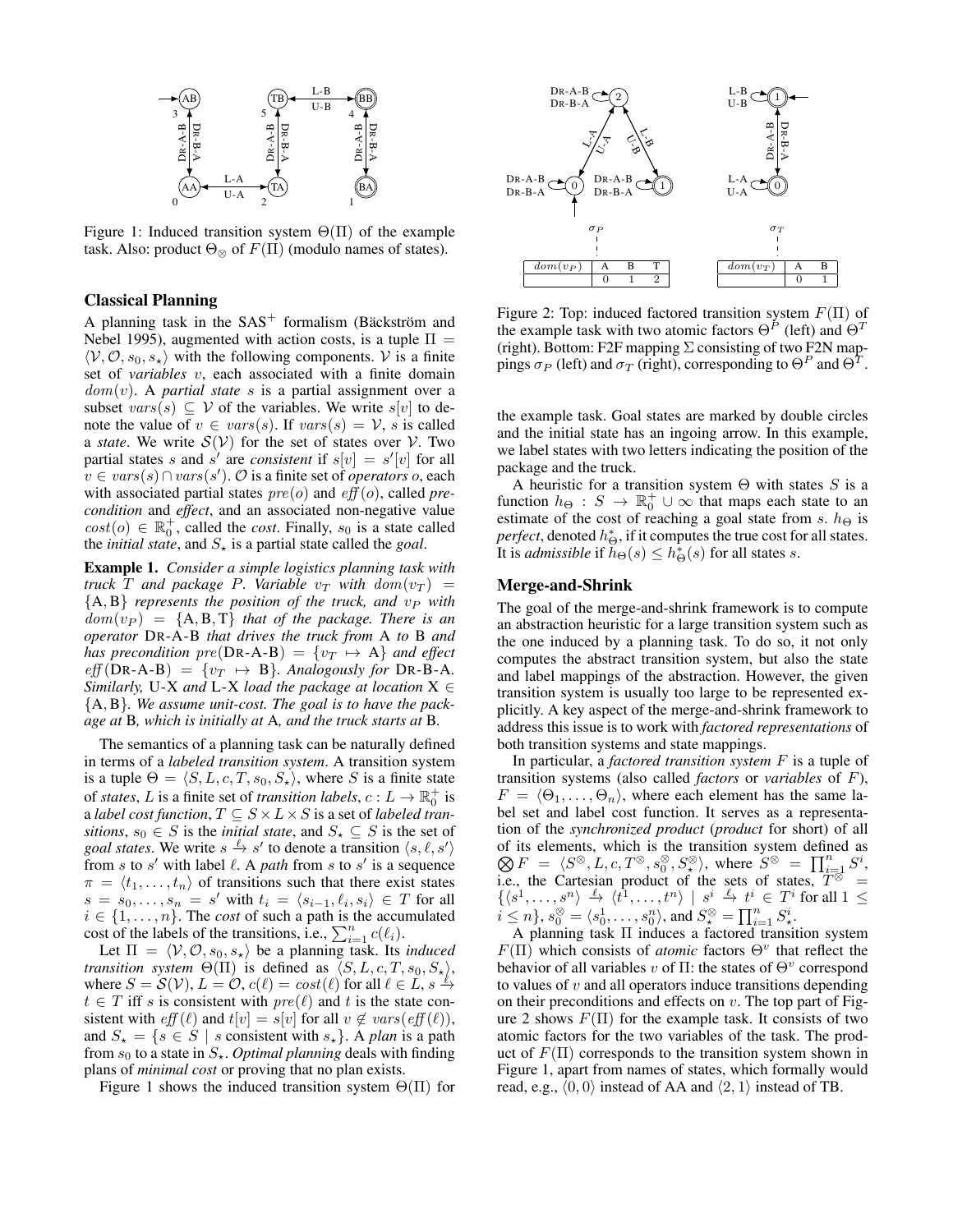#### Algorithm 1 Merge-and-shrink Framework

| <b>Input:</b> Planning task $\Pi$ , function SELECTTF that selects                                         |
|------------------------------------------------------------------------------------------------------------|
| the next basic transformation to apply.                                                                    |
| <b>Output:</b> Merge-and-shrink heuristic $h_{\Pi}^{\text{M&S}}$ for $\Pi$ .                               |
| 1: function MERGEANDSHRINK(II, SELECTTF)                                                                   |
| $F \leftarrow F(\Pi), \Sigma \leftarrow id^F, \lambda \leftarrow id^L$<br>2:                               |
| while $ F  > 1$ do<br>3:                                                                                   |
| $\langle F', \Sigma', \lambda' \rangle \leftarrow$ SELECTTF $(F, \Sigma, \lambda)$<br>4:                   |
| 5:<br>$F \leftarrow F', \Sigma \leftarrow \Sigma' \circ \Sigma, \lambda \leftarrow \lambda' \circ \lambda$ |
| 6:<br>end while                                                                                            |
| $h_{\Pi}^{\text{M&S}} \leftarrow h_{\Theta}^*$<br>7:                                                       |
| return $h_{\Pi}^{\text{M&S}}$<br>8:                                                                        |
| 9: end function                                                                                            |
|                                                                                                            |

A *factored mapping* σ (Sievers 2017), also called cascading table (Helmert et al. 2014) or merge-and-shrink representation (Helmert, Röger, and Sievers 2015), is a tree-like data structure inductively defined over a set of variables  $V$ . If  $\sigma$  is *atomic* (a leaf), then it has an associated variable  $v \in V$ and a table function  $\sigma^{\text{tab}}$  mapping from  $dom(v)$  to an arbitrary value set  $vals(\sigma)$ . If  $\sigma$  is a *merge* (an inner node), then it has two component factored mappings  $\sigma_L$  and  $\sigma_R$  and a table function  $\sigma^{\text{tab}}$  mapping from  $\overline{vals(\sigma_L) \times vals(\sigma_R)}$  to an arbitrary value set  $vals(σ)$ . A factored mapping  $σ$  represents a function  $\llbracket \sigma \rrbracket : \mathcal{S}(\mathcal{V}) \to \text{vals}(\sigma)$  inductively defined as follows: if  $\sigma$  is atomic with v, then  $[\![\sigma]\!] (\alpha) = \sigma^{\text{tab}}(\alpha[v])$ .<br>If it is a merge with components  $\sigma_x$  and  $\sigma_p$  then  $[\![\sigma]\!] (\alpha)$ If it is a merge with components  $\sigma_L$  and  $\sigma_R$ , then  $\lbrack \lbrack \sigma \rbrack \rbrack (\alpha) =$  $\sigma^{\text{tab}}(\llbracket \sigma_L \rrbracket(\alpha), \llbracket \sigma_R \rrbracket(\alpha)).$ <br>We sell such fector

We call such factored mappings σ *factored-to-nonfactored (F2N)* mappings because  $\llbracket \sigma \rrbracket$  maps states to single values. To represent state mappings between factored transition systems, we define *factored-to-factored (F2F)* mappings. An F2F mapping from a factored transition system  $F$ to a factored transition system  $F' = \langle \Theta'_1, \ldots, \Theta'_n \rangle$  is a tuple  $\Sigma = \langle \sigma_1, \ldots, \sigma_n \rangle$  where each  $\sigma_i$  is an F2N mapping defined over  $F$  (viewing factors as variables with their states as values) which *corresponds* to  $\Theta_i'$ , i.e., it maps to the states of  $\Theta'_i$ .  $\Sigma$  thus represents the function  $[\Sigma] : \mathcal{S}(F) \to \mathcal{S}(F')$ .<br>The better next of Figure 2 shows  $\Sigma = (\pi - \pi)$  on E

The bottom part of Figure 2 shows  $\Sigma = \langle \sigma_P, \sigma_T \rangle$ , an F2F mapping from  $F(\Pi)$  to  $F(\Pi)$ . Its component F2N mappings  $\sigma_P$  and  $\sigma_T$  each project states of  $F(\Pi)$  to their corresponding state in  $\Theta^P$  and  $\Theta^T$ .  $\Sigma$  thus represents the identity function on states of  $F(\Pi)$ . In the illustration, we only show the node of the F2N mapping and its table, omitting its value set which can be inferred from the the entries of the table.

We now discuss the pseudo-code of the merge-and-shrink framework shown in Algorithm 1. The algorithm first computes the induced factored transition system  $F = F(\Pi)$  of the given task  $\Pi$  and further initializes the F2F mapping  $\Sigma$ to the identity mapping from  $F$  to  $F$  and the label mapping  $\lambda$  to the identity mapping on the label set L of F (line 2). In the main loop (lines 3–6), the algorithm then repeatedly selects a *transformation* (line 4) of the current factored transition system  $F$  using the user-specified SELECTTF function. Such transformations of  $F$  specify the transformed factored transition system  $F'$ , the F2F mapping  $\Sigma$  from F to F', and the *label mapping*  $\lambda$  defined on L. To "apply" the se-



Figure 3: Merge factored mapping  $\sigma_{\infty}$ .

lected transformation, the algorithm replaces  $F$  by  $F'$  and composes the state and label mappings with the previous one (line 5). When there is only one factor  $\Theta$  of F left, the algorithm computes the heuristic which is defined as  $h_{\text{II}}^{\text{MAS}}(s) = h_{\Theta}^*(\llbracket \Sigma \rrbracket(s))$  for all states  $s \in \mathcal{S}(F(\Pi)).$ <br>We call the electrity an electric framework rate

We call the algorithm an algorithm framework rather than a concrete algorithm because it leaves one important choice point unspecified, namely how to select the transformations using function SELECTTF. Before discussing a concrete instantiation of the framework, we briefly review the four types of merge-and-shrink transformations.

A *shrink transformation* computes an abstraction  $\alpha$  of the states of a given factor  $\Theta$  of F and replaces  $\Theta$  by the induced abstract factor  $\alpha(\Theta)$ . The F2N mapping corresponding to  $\alpha(\Theta)$  represents the abstraction mapping  $\alpha$ . An example shrink transformation of  $F(\Pi)$  of the example task abstracts states 1 and 2 of  $\Theta^P$  to the same state x, which thus inherits the transitions of both 1 and 2, turning, e.g.,  $1 \xrightarrow{\text{L-B}} 2$  into a self-looping transition. The transformed F2N mapping  $\alpha(\sigma_P)$  maps both B and T to x (and still A to 0).

A *merge transformation* replaces two factors  $\Theta$ ,  $\Theta'$  of F by their product  $\Theta_{\otimes}$ . The F2N mapping for the new factor is a merge factored mapping that maps pairs of states of Θ and  $\Theta'$  to the corresponding product state in  $\Theta_{\otimes}$ . An example merge transformation for  $F(\Pi)$  of the example task replaces the two atomic factors  $\Theta_P$  and  $\Theta_T$  by their product  $\Theta_{\otimes}$  shown in Figure 1. The two corresponding factored mappings  $\sigma_P$  and  $\sigma_T$  are replaced by the merge factored mapping  $\sigma_{\otimes}$  with components  $\sigma_P$  and  $\sigma_T$ , shown in Figure 3. It maps values as computed by  $\sigma_P$  and  $\sigma_T$  (which correspond to states of the corresponding factors) to values corresponding to the product states in the product system (we annotated states of  $\Theta_{\otimes}$  in Figure 1 with corresponding numbers from the value set of  $\sigma_{\otimes}$ ). For example, for the assignment  $\{v_P \mapsto 2, v_T \mapsto 1\}, \sigma_{\otimes}$  first computes values 2 and 1 from its components and then retrieves the result 5 from its table, which indeed corresponds to the state TB.

A *prune transformation* combines unreachable states or states from which no goal can be reached of some factor Θ of  $F$  into an isolated dummy state, removing all corresponding transitions. In the corresponding F2N mapping, this change is reflected like for shrink transformations.

Finally, a *label reduction transformation* applies a label mapping  $\lambda$  to the label set L with label costs c of F, mapping it to some (usually smaller) label set  $L'$  with label costs  $c'$ . In all factors of the transformed factored transition system, all transitions  $s \stackrel{\ell}{\to} t$  must be replaced by transitions  $s \stackrel{\lambda(\ell)}{\to} t$ .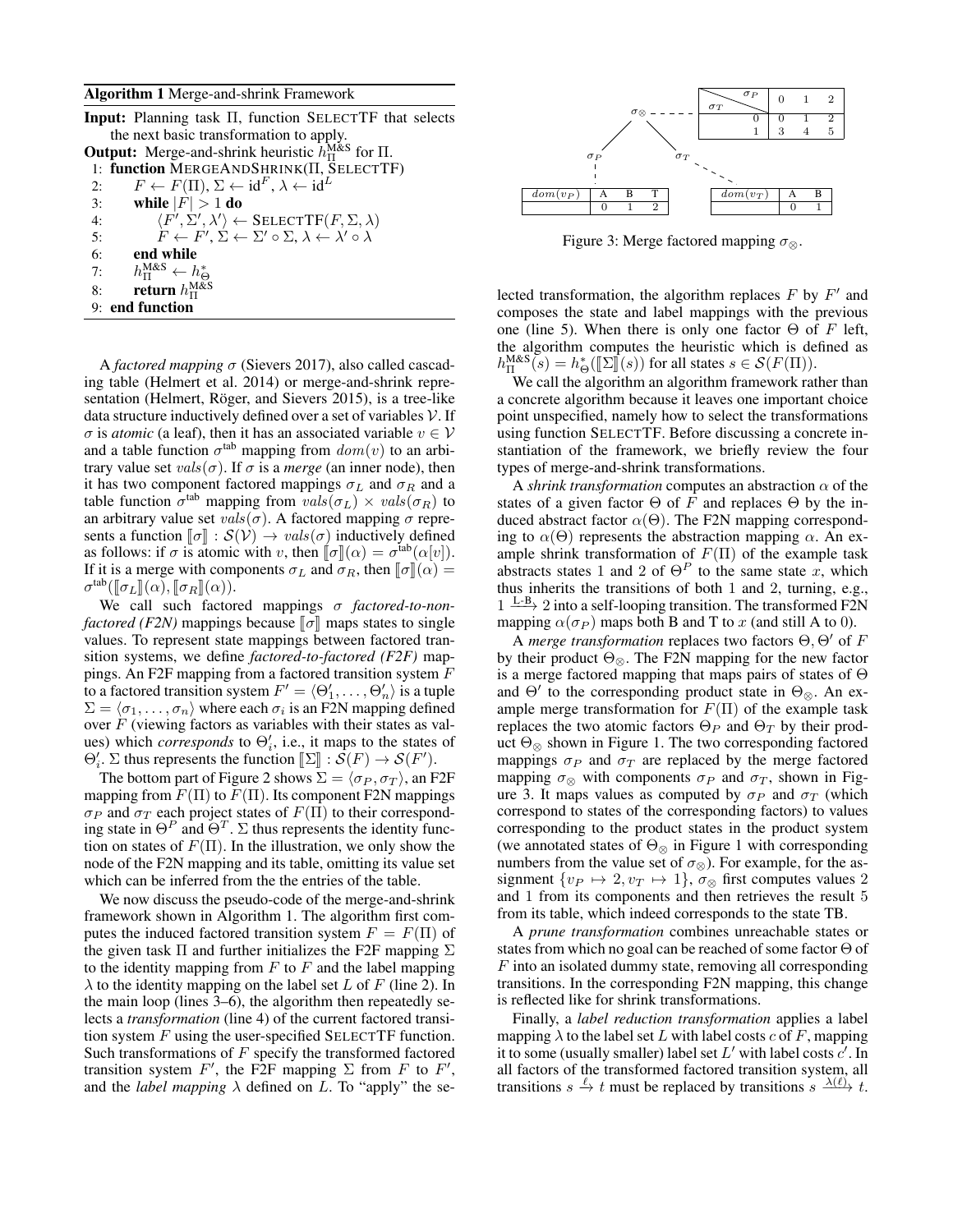Algorithm 2 The main loop of the merge-and-shrink framework as implemented in Fast Downward.

|    | 1: while $ F  > 1$ do                                                                                  |
|----|--------------------------------------------------------------------------------------------------------|
| 2: | $\Theta_1, \Theta_2, \leftarrow$ SELECT $(F)$                                                          |
| 3: | $\langle F, \Sigma, \lambda \rangle \leftarrow \text{COMPOSETF}(\text{LABELRED}(F))$                   |
| 4: | $\langle F, \Sigma, \lambda \rangle \leftarrow \text{COMPOSETF}(\text{SHRINK}(F, \Theta_1, \Theta_2))$ |
| 5: | $\langle F, \Sigma, \lambda \rangle \leftarrow \text{COMPOSETF}(\text{MERGE}(F, \Theta_1, \Theta_2))$  |
| 6: | $\langle F, \Sigma, \lambda \rangle \leftarrow \text{COMPOSETF}(\text{PRUNE}(F, \Theta_{\otimes}))$    |
|    | $7:$ end while                                                                                         |

Label costs must not increase to guarantee admissibility, i.e.,  $c'(\ell') := \min_{\ell \in \lambda^{-1}(\ell')}(c(\ell))$  for all  $\ell' \in L'$ . An example label reduction for  $F(\Pi)$  of the example task reduces U-A, U-B, L-A, L-B to a new label X. In the transformed factors, transitions are relabeled accordingly, collapsing identical transitions. For example,  $0 \xrightarrow{L-A} 0$  and  $0 \xrightarrow{U-A} 0$  of  $\Theta_T$ are combined into  $0 \stackrel{X}{\rightarrow} 0$  in the transformed factor.

Sievers, Wehrle, and Helmert (2014) provide a full characterization of label reductions, describing sufficient and necessary conditions under which they are exact. *Exact* transformations preserve perfect heuristic values and are thus desirable. The exclusive condition used in previous work to compute exact generalized label reductions is based on Θ-combinability. Consider a factored transition system  $F$ with labels L and some factor  $\Theta$  of F. Labels  $\ell, \ell' \in L$  are *locally equivalent* in Θ if they label the same transitions in Θ, and they are Θ*-combinable* in F if they are locally equivalent in all factors  $\Theta' \neq \Theta$  of F. A label reduction that only combines Θ-combinable labels of the same cost for some Θ of F is exact. In  $F(\Pi)$  of the example task, labels DR-A-B and DR-B-A are  $\Theta_T$ -combinable because they both induce the same self-looping transitions in the only other factor  $\Theta_P$ .

We conclude this section with a description of the concrete instantiation of the merge-and-shrink main loop in Fast Downward (Helmert 2006). Algorithm 2 shows pseudo $code<sup>1</sup>$ . The layout is based on the decision to perform one merge transformation in each iteration. Selecting the factors  $\Theta_1$ ,  $\Theta_2$  to merge is thus the first step (line 2), followed by possibly applying a label reduction (line 3), shrinking one or both factors that will be merged in order to satisfy a given size limit imposed on transition systems (line 4), performing the merge transformation by replacing  $\Theta_1$  and  $\Theta_2$  by  $\Theta_{\otimes}$  (line 5), and finally pruning  $\Theta_{\otimes}$  (line 6). Recall that performing a transformation means to compose it with the previous transformation as described in line 5 of Algorithm 1, for which COMPOSETF is a short-hand notation. This algorithm still has parameters, namely the *transformation strategies* that need to specify how to compute a specific transformation. For example, a shrink strategy needs to specify how to compute an abstraction for a given factor.

# Computation of Exact Label Reductions

In the following, we detail out the computation of exact label reductions based on Θ-combinable labels (combinable Algorithm 3 Fixed point label reduction algorithm.

```
Input: Factored transition system F with labels L and label
costs c; Order O on factors of F.
```

```
Output: Transformed factored transition system F.
```

```
1: function LABELREDUCTION(F)
```

```
2: #UnsuccIt \leftarrow 0
```
- 3: while #UnsuccIt  $<$   $|F|$  do
- 4:  $\Theta \leftarrow \text{NEXT}(F',O)$
- 5: eqRel  $\leftarrow \Theta$ -COMBINABLEREL $(F, \Theta)$ )
- 6: if eqRel is trivial then
- 7:  $\text{HUnsucc} \leftarrow \text{HUnsucc} \leftarrow \text{H}$ 8: else
- 9:  $\lambda, c' \leftarrow \text{LABELMAPPING}(L, \text{eqRel})$

```
10: \overline{F} \leftarrow \text{APPLY}(F, \lambda, c')
```

```
11: \text{HUnsuccIt} \leftarrow 0
```

```
12: end if
```

```
13: end while
```

```
14: return F
```
15: end function

16: function  $\Theta$ -COMBINABLEREL( $F, \Theta \in F$ )

- 17:  $eqRel \leftarrow UNIVEQREL(L)$
- 18: **for**  $\Theta' \in F$  with  $\Theta' \neq \Theta$  **do**
- 19:  $eqReLU \leftarrow REFINE(eqRel, EQREL(\Theta', L))$

20: end for

```
21: return eqRel
```

```
22: end function
```
labels for short) that Sievers, Wehrle, and Helmert (2014) only briefly mentioned. We begin with the following important observations. The relation on locally equivalent labels for a single factor is transitive; it is even an equivalence relation, called *local label equivalence relation* in the following. However, the combinable relation is the union over these local equivalence relations, and this union relation is *not* transitive. This means that if  $\ell_1$  and  $\ell_2$  are combinable and  $\ell_2$  and  $\ell_3$  are combinable for different factors of a factored transition system, this does *not* imply that  $\ell_1$  and  $\ell_3$  are combinable for any factor. Intuitively, after merging  $\ell_1$  and  $\ell_2$ , the combined label is in general not locally equivalent with  $\ell_3$  in all (but one) factors because we now have transitions with the new label that originated from  $\ell_1$  and have no matching transition for  $\ell_3$ . An immediate consequence of this observation is that if we want to apply all possible label reductions by computing combinable labels for all factors until there are no more such combinable labels, the result depends on the order in which we consider the factors.

Due to the above observations, Fast Downward implements the fixed point algorithm illustrated in Algorithm 3 for computing exact label reductions based on Θ-combinability. It keeps track of the number of iterations in which no more labels could be combined (line 2) and reaches a fixed point if the number of such unsuccessful iterations equals the number of factors in the given factored transition system  $F$ , i.e., if there are no more combinable labels in any of the factors of  $F$  (line 3).

In each iteration, the algorithm chooses the next factor Θ ∈ F according to some user-specified *order* O in which

<sup>&</sup>lt;sup>1</sup>In the implementation, pruning can be applied to all atomic factors once before the main loop.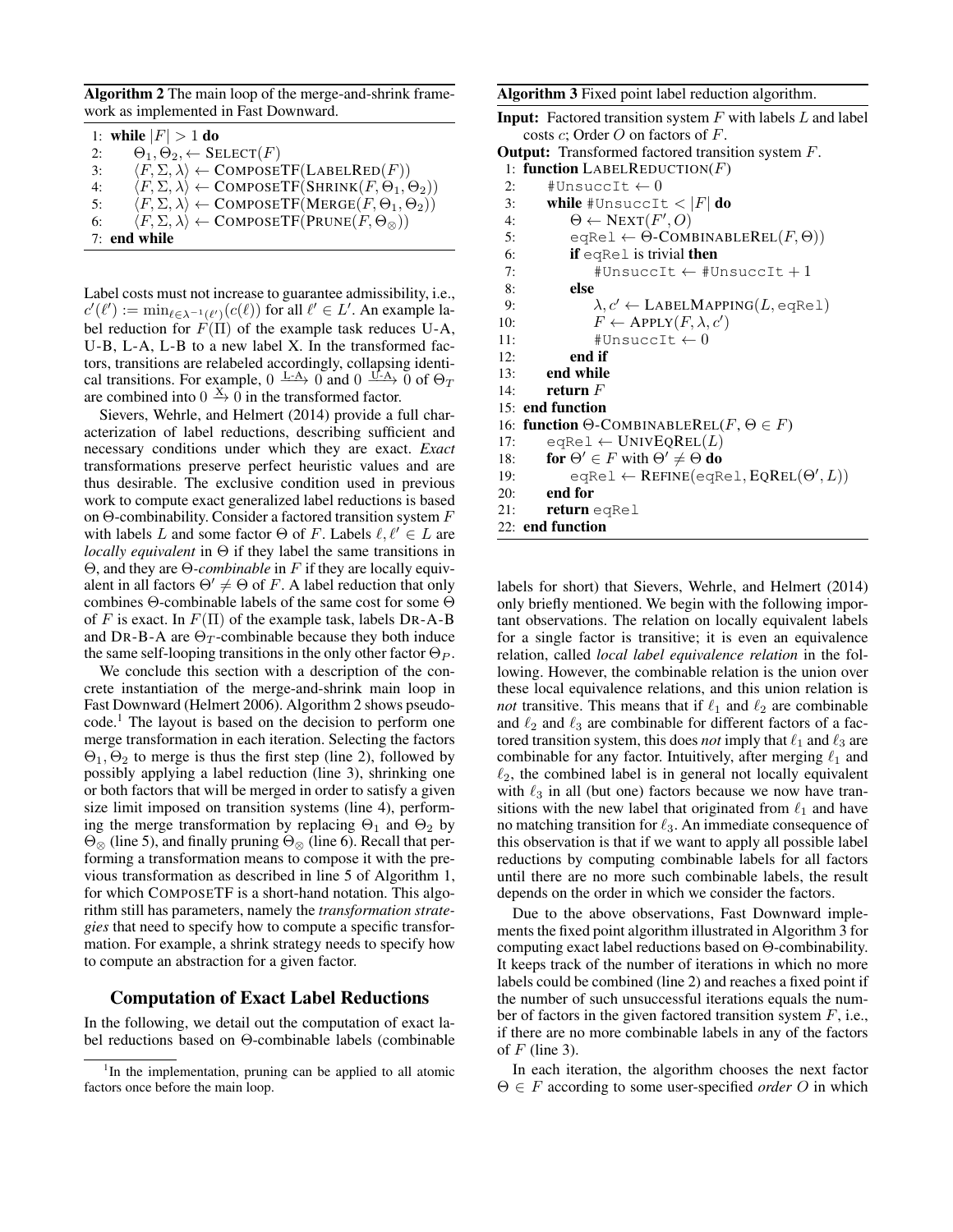factors of  $F$  should be considered (line 4). For the chosen factor, the algorithm computes the Θ-combinable equivalence relation using the method Θ-COMBINABLEREL. If the result is trivial in the sense that there are no Θ-combinable labels, the iteration counts as unsuccessful (line 7). Otherwise, the algorithm turns the equivalence relation into a label mapping  $\lambda$  (line 9) that maps all labels within a single equivalence class to a new label  $\ell$ , setting  $c'(\ell)$  to the minimum cost of all labels mapped to  $\ell$  by  $\lambda$ . (To obtain an exact label reduction, we have to further split each equivalence class according to label costs.) Applying the label mapping to the factored transition system (line 10) means to re-label all transitions labeled by labels that have been reduced, potentially combining transitions. Finally, the algorithm continues with the next iteration or terminates, returning the transformed factored transitions system (line 14).

The function Θ-COMBINABLEREL for computing Θcombinable labels starts with the universal label equivalence relation in which all labels are considered equal (line 17). It then subsequently refines this equivalence relation through the local label equivalence relations of all factors other than Θ (line 19). (As observed above, the order on the factors of F does *not* matter for this iterative refinement.)

We remark that the merge-and-shrink framework computes *single* transformations at each step and composes them (cf. lines 4–5 in Algorithm 1), which does not directly fit the fixed point algorithm that computes a sequence of label reductions. Hence, in this algorithm, each call to AP-PLY( $F, \lambda, c'$ ) has to be understood as composing the label reduction transformation of the current iteration with the transformation maintained by the merge-and-shrink framework.

Secondly, we remark that the local label equivalence relation of a factor  $\Theta$  (EQUIVREL( $\Theta$ , L)) can be computed in time polynomial in the number of label groups and their transitions in Θ. Refining an equivalence relation A through another one called  $B$  (REFINE $(A, B)$ ) is possible in time linear in the number of elements (here: labels) of A and B when using suitable data structures such as linked lists.

Finally, to avoid introducing any bias with the selection of an order O, the default order of the implementation in Fast Downward is a random one. This order has been used for producing all results reported in the literature to the best of our knowledge.

# Efficient Implementation

In this section, we describe our *optimized* implementation of the merge-and-shrink framework for classical planning. This implementation is publicly available in Fast Downward (Helmert 2006). It has first been used for the results reported by Sievers, Wehrle, and Helmert (2016). All results reported prior to this work used the *previous*, already highly engineered implementation of merge-and-shrink, which Helmert et al. (2014) describe in Section 4.3, extended with a basic implementation of generalized label reduction. In the following, we distinguish clearly between optimizations present already in the previous implementation and those new to our optimized one.

We first remark that our optimized implementation is solely based on an improved representation of transition sys-

| prev                                                                             | opt                                                            |  |  |  |
|----------------------------------------------------------------------------------|----------------------------------------------------------------|--|--|--|
| DR-A-B: $\{ \langle 0, 0 \rangle, \langle 1, 1 \rangle, \langle 2, 2 \rangle \}$ | $\{DR-A-B, DR-B-A\}$ :                                         |  |  |  |
| DR-B-A: $\{\langle 0,0\rangle,\langle 1,1\rangle,\langle 2,2\rangle\}$           | $\{\langle 0,0\rangle,\langle 1,1\rangle,\langle 2,2\rangle\}$ |  |  |  |
| L-A : $\{\langle 0, 2 \rangle\}$                                                 | ${L-A}$ : $\{(0,2)\}$                                          |  |  |  |
| $U-A: \{ \langle 2, 0 \rangle \}$                                                | $\{U-A\}$ : $\{\langle 2,0\rangle\}$                           |  |  |  |
| $L-B: \{\langle 1, 2 \rangle\}$                                                  | ${L-B}$ : $\{(1,2)\}$                                          |  |  |  |
| $U-B$ : $\{\langle 2, 1 \rangle\}$                                               | $\{U-B\}$ : $\{\langle 2, 1 \rangle\}$                         |  |  |  |

Table 1: Representing  $\Theta^P$  of the example (cf. Figure 2) in the previous (prev) and the optimized (opt) implementation.

tems, and that the implementation of factored mappings follows the inductive definition in a straightforward way and is identical in both versions. To represent transition systems, both implementations do not store transitions as an adjacency list as it is commonly done to represent graphs, but rather store all transitions grouped by labels. This allows an efficient application of all merge-and-shrink transformations, as we will see below.

The central difference to the previous implementation is that we store *label groups* of locally equivalent labels, disregarding their cost (the cost of a label group is the minimum cost of any participating label), and thus only have to store the transitions of locally equivalent labels once rather than separately for each label. This was not possible in the previous implementation where labels were associated with preconditions and effects of planning operators in order to enable the old, syntax-based theory of label reduction (Helmert et al. 2014). Table 1 shows the representation of  $\Theta^P$  of the example in the the previous (prev) and optimized (opt) implementation, using the notation  $x : y$  to the denote the set y of transitions of a label (prev) or a label group (opt)  $x$ .

Due to this more memory-efficient representation of transition systems, we can also represent so-called *irrelevant* labels, $<sup>2</sup>$  i.e., have one group that represents irrelevant labels.</sup> The previous implementation could not store transitions of irrelevant labels explicitly due to a prohibitive memory consumption, which led to various error-prone special-casing. In  $\Theta^P$  of the example, labels DR-A-B and DR-B-A are irrelevant and thus form a single label group (cf. Table 1).

A further, small conceptual difference of the two implementations is that the previous implementation computed pruning transformations as part of shrinking, whereas the optimized implementation only attempts pruning after merging, which is the only place where pruning opportunities can occur. Furthermore, we allow computing  $q$ - and  $h$ -values depending on which information is required by the transformation strategies, whereas the previous implementation always computed both. Both implementations compute distances of transition systems with Dijkstra's algorithm (Dijkstra 1959). This is the only place where we need an explicit adjacency list representation of transition systems.

We now turn our attention to the different merge-andshrink transformations, beginning with shrinking, which is

<sup>&</sup>lt;sup>2</sup>A label *l* is irrelevant in  $\Theta$  if for all states s of  $\Theta$ , it labels exactly one self-looping transition  $s \stackrel{l}{\rightarrow} s \in \Theta$ . A label l is relevant if it is not irrelevant.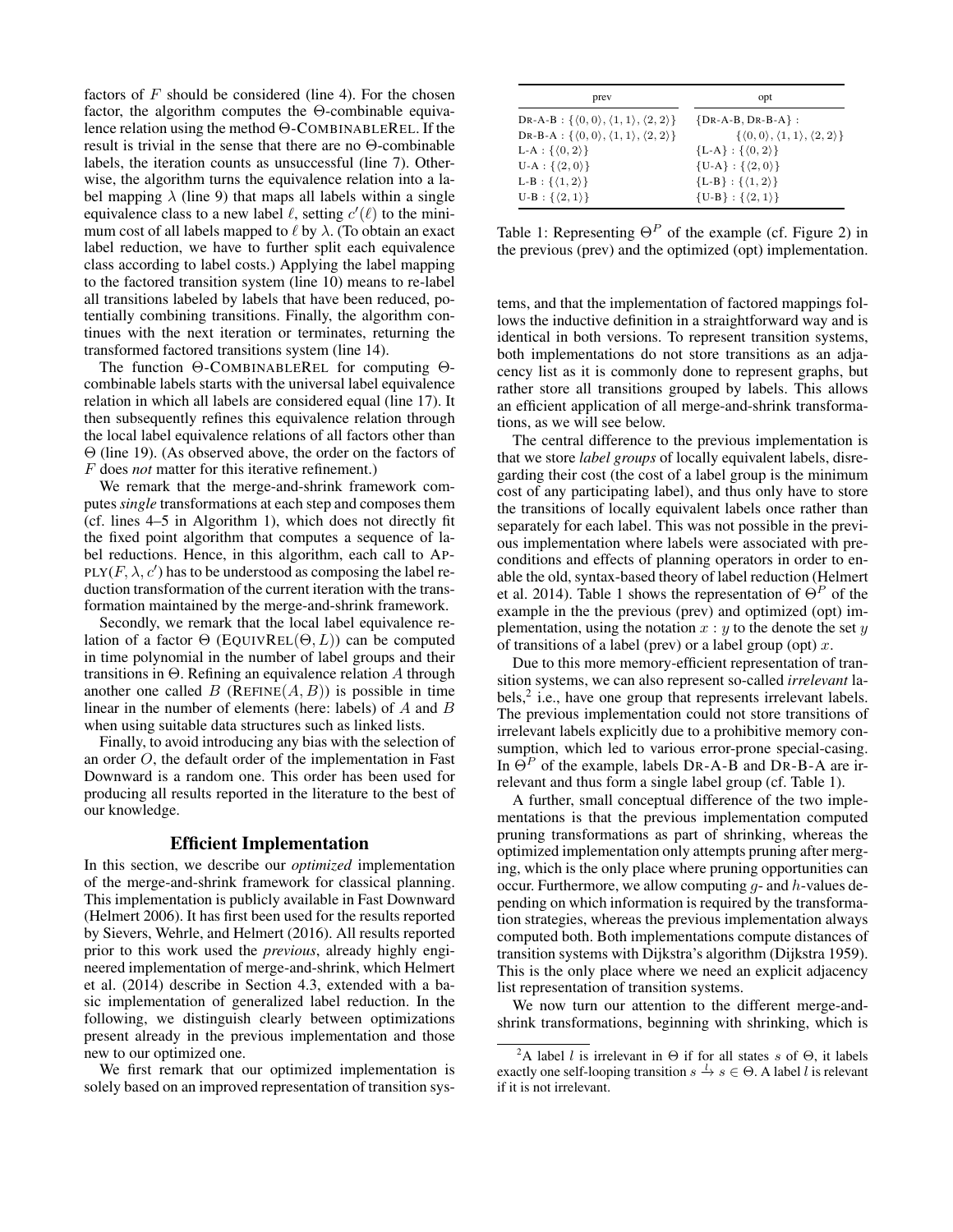done identically in both implementations. First, the shrink strategy computes a state equivalence relation for the given factor. An example shrink transformation combines states 0 and 1 of  $\Theta^P$ . We transform this equivalence relation into an explicit state mapping, assigning a consecutive number to each equivalence class. In the example,  $0 \mapsto 0$ ,  $1 \mapsto 0$ , and  $2 \mapsto 1$ . Then we use this state mapping for an in-place modification of the factor by going over all transitions and updating their source and target states. This can be done efficiently because we store transitions by labels or label groups, see Table 1. If we used an adjacency list representation of transition systems, we would possibly need to reorder all entries of the list, besides renumbering the entries within successor lists. Finally, we perform an in-place modification of the F2N mapping corresponding to the shrunk factor by by applying the state mapping to its table. In Figure 2, we would relabel the second row of  $\sigma_P$  to read 0, 0, and 1.

When merging two transition systems  $\Theta_1$  and  $\Theta_2$ , the previous implementation considered each label separately and computed its transitions in the product by pair-wise combinations of its transitions in  $\Theta_1$  and  $\Theta_2$ . In the optimized implementation, we do not compute this full product, because this would require to compute the local label equivalence relation from scratch afterwards. Instead, we use the following simple bucket-based approach to directly compute the refinement of the local label equivalence relations EqRel1 and EqRel2 of  $\Theta_1$  and  $\Theta_2$ : for each label group  $x$ of EqRel1, first partition its labels according to EqRel2, and then, for each resulting new label group  $y$ , compute the product of the transitions of x and of the label group of  $\Theta_2$ that corresponds to  $y$ . We remark that computing product transitions is facilitated by storing transitions grouped by labels rather than using an adjacency list, which allows to quickly access the transitions of a label or a label group.

Computing the F2N mapping  $\sigma_{\otimes}$  corresponding to the product is straightforward and identical to the previous implementation: it has two components, which are the two F2N mappings of the previous transformation that map to the factors  $\Theta_1$  and  $\Theta_2$ , and it has a table that maps pairs of component states to their product state. Starting from the factored transition system shown in Figure 2, Figures 1 and 3 illustrate the result of a merge transformation.

When pruning, the prune strategy computes a set of tobe-pruned states for the given factor. We then modify the factor in-place by removing these states together with their transitions. The table of the corresponding F2N mapping is updated in-place to map removed states to a special symbol which is evaluated to  $\infty$  by the heuristic. This implementation of pruning is identical to the previous one.

Computing an exact label reduction with Algorithm 3 is favored by the representation that stores the local label equivalence relation of all factors: the loop of the method Θ-COMBINABLEREL can simply use the already computed local label equivalence relations (instead of calling  $\text{Equation 19}$  EQUIVREL( $\Theta'$ , L) in line 19). The previous implementation needed to compute this information on demand and cache it over the iterations of the algorithm.

For efficient refinement of label equivalence relations (REFINE), we store label groups in linked lists as discussed

in the description of the algorithm. Computing the label mapping (LABELMAPPING) is straightforward and is done like computing a state mapping from a state equivalence relation when shrinking. Applying the label mapping (APPLY) can be efficiently done as follows. When updating a factor other than  $\Theta$ , all we have to do is to remove the old labels from their group (they are all in the same group) and to add the new label to it; the transitions remain. Otherwise, when updating  $\Theta$ , we need to remove the old labels from their groups (potentially different ones) and add a new singleton group for the new label. While doing so, we collect the transitions of all to-be-removed labels and combine them to form the transitions of the new label. If label groups become empty, we remove them together with their transitions. We also need to recompute the costs of all modified groups. This part of label reduction is identical to the previous implementation. In the optimized implementation, we additionally recompute the local label equivalence relation to restore the compact representation of transition systems.

We remark that our optimized implementation also greatly benefits two transformation strategies of the mergeand-shrink toolbox. The state-of-the-art shrink strategy based on bisimulation (Nissim, Hoffmann, and Helmert 2011) is accelerated significantly due to only considering transitions of label groups rather than of individual labels. For the same reason, computing factored symmetries (Sievers et al. 2015) that can be used to enhance merge strategies is faster with the optimized implementation.

### Partial Merge-and-Shrink Abstractions

The regular termination criterion of the merge-and-shrink framework is to stop when the transformed factored transition system only contains a single factor. Then we have exactly one abstraction for computing the heuristic. However, nothing prevents us from stopping the algorithm early, ending up with several factors and factored mappings, and hence with several abstractions that induce heuristics.

Paired with the observation that merge-and-shrink based planners fail to finish computing the heuristic in the given time and memory limits in a non-negligible number of cases (151–267 out of 1667 tasks for state-of-the-artconfigurations<sup>3</sup>), we will evaluate two simple ways of stopping the merge-and-shrink computation by limiting resource consumption. Both have been used before by Torralba and Hoffmann (2015) to limit the merge-and-shrink computation. However, they did not compute merge-and-shrink heuristics but used the framework as a basis for computing label dominance relations.

The first limit restricts the number of transitions that a factor may have at any time. This is reasonable because this number has a much higher impact on the runtime of mergeand-shrink than the number of states, which is controlled by the shrink strategy: both computing exact label reductions and product systems is dominated by the number of transitions. However, controlling the number of transitions is not possible in a straightforward way with an approach similar to how shrinking controls the number of states because

<sup>&</sup>lt;sup>3</sup>See rows "# constr" of column "base" of Table 3 or 4.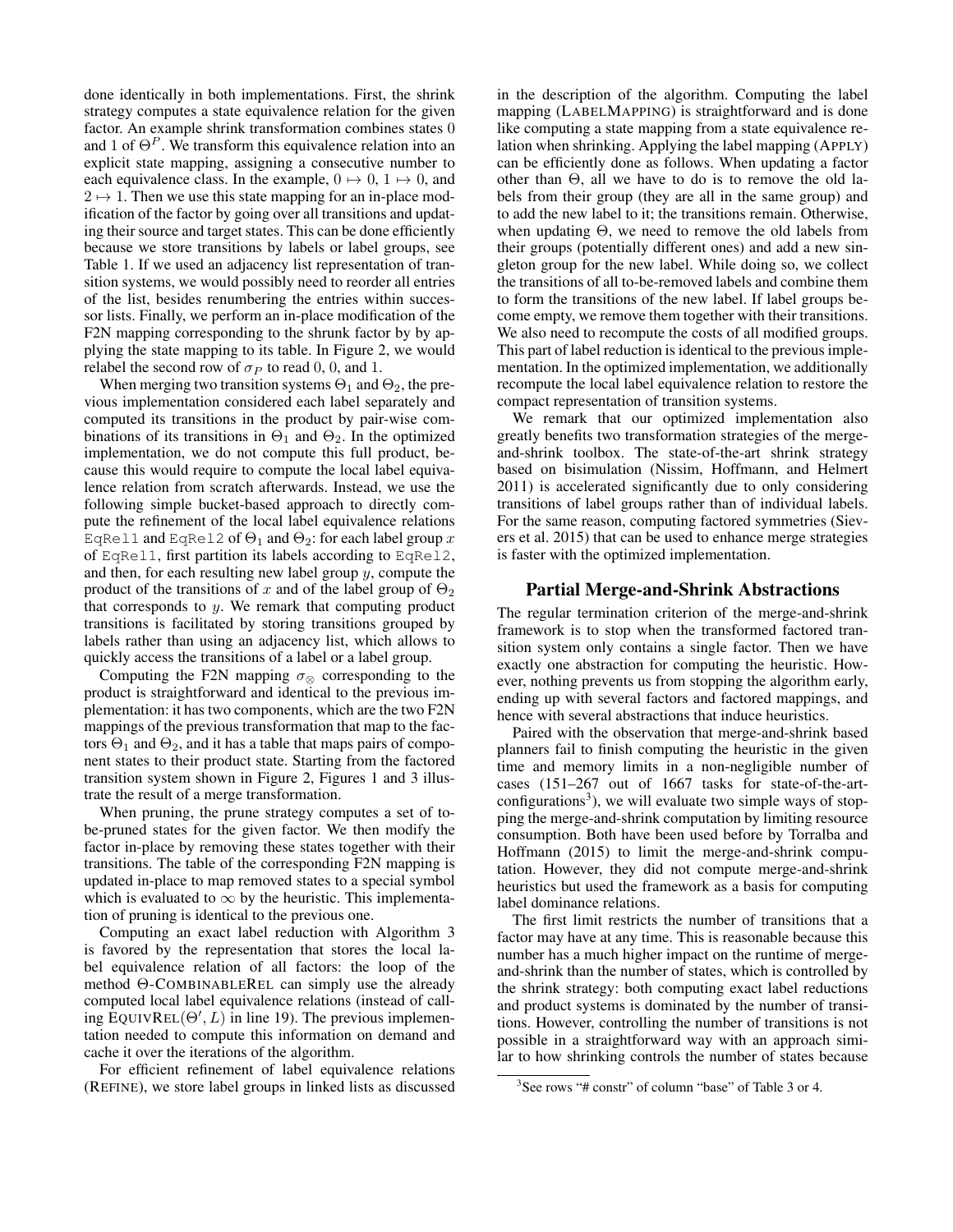removing or ignoring transitions can result in inadmissible heuristics. Therefore, we terminate the merge-and-shrink algorithm once the limit is reached by any factor. The second limit restricts the runtime of the merge-and-shrink algorithm, which we allow to be terminated even during the computation of atomic factors.

In both cases, when terminating the merge-and-shrink computation early, we are left with a factored transition system  $F = \langle \Theta_1, \ldots, \Theta_n \rangle$  and an F2F mapping  $\Sigma$  =  $\langle \sigma_1, \ldots, \sigma_n \rangle$  that contain several elements. Thus, instead of computing  $h_{\Pi}^{M\&S} = h_{\Theta}^*$  for the single remaining factor  $\Theta$ as usually, for each factor  $\Theta_i$ , we can compute the *factor heuristic*  $h_i(s) = h_{\Theta_i}^*(\sigma_i(s))$  for all states s of the task. The decision we then face is to compute a (merge-and-shrink) heuristic from this set of heuristics.

The first, possibly most obvious variant we consider is to compute the *max-factor heuristic*  $h_F^{\text{mf}} = \max_{1 \leq i \leq n} h_i$ that maximizes over all factor heuristics. The second, less expensive alternative is to choose a *single* factor heuristic  $(h_F^{\text{sg}})$  and use it as the merge-and-shrink heuristic. We use the following simple rule of thumb for this choice: we prefer the heuristic with the largest estimate for the initial state (rationale: better informed heuristic), breaking ties in favor of larger factors (rationale: more fine-grained abstraction), and choose a random heuristic among all remaining candidates of equal preference. Other choices or tie-breakers are certainly possible, such as choosing the heuristic with the largest average estimate or the heuristic with the largest number of distinguishable estimates. We leave an evaluation of these options as future work.

#### Experiments

In the following, we first compare the previous to the optimized implementation of merge-and-shrink in Fast Downward and then evaluate partial merge-and-shrink abstractions.<sup>4</sup> The technical setup is the same for all experiments: we use all (optimal) benchmarks of all all IPCs up to 2014, a set comprised of 1667 planning tasks distributed across 57 domains.<sup>5</sup> We limit time to 30 minutes and memory to  $3.5$ GiB per task, using Downward-Lab (Seipp et al. 2017) for conducting the experiments on a cluster of machines with Intel Xeon Silver 4114 CPUs running at 2.2 GHz.

All results<sup>6</sup> are obtained with the state-of-the-art shrink strategy based on bisimulation with a size limit of 50000. We allow shrinking even if the size limit is not violated to allow exploiting potential perfect shrinking opportunities. We use full pruning of dead states. Label reductions are computed with the fixed point algorithm described earlier. In the first experiment, we can only use the merge strategies that were available already in the previous implementation. This includes two representatives of simple linear strategies, *causal graph goal level (CGGL)* (Helmert, Haslum, and Hoffmann 2007) and *reverse level (RL)* (Nissim, Hoffmann, and Helmert 2011), as well as the non-linear merge

5 Suite "optimal strips" from https://bitbucket.org/ aibasel/downward-benchmarks

strategies *DFP* (Dräger, Finkbeiner, and Podelski 2009; Sievers, Wehrle, and Helmert 2014) and *maximum intermediate abstraction size minimizing (MIASM)* (Fan, Müller, and Holte 2014), the latter using DFP as fallback mechanism (*MIASMdfp* or *Mdfp* for short). In the second experiment, we also use the most recent, state-of-the-art non-linear merge strategies *score-based MIASM* (*sbM*), also called DYN-MIASM, and the strategy based on *strongly connected components* of the causal graph (Sievers, Wehrle, and Helmert 2016), which uses DFP for internal merging (SCCdfp).

#### Previous and Optimized Implementation

Recall that in this comparison we want to reproduce results of an older implementation of merge-and-shrink in Fast Downward. Since Fast Downward versions that are several years apart usually have huge differences in performance, we integrated the previous implementation of merge-andshrink into the most recent version of Fast Downward, attempting to keep the required modifications at a minimum. We think that this is the best way to allow for a fair comparison to state-of-the art techniques.

We further remark that the previous implementation uses the first implementation of MIASM that its authors used for their original paper, whereas the optimized implementation uses a re-implementation of MIASM which its authors developed based on a newer version of Fast Downward. Unfortunately, integrating the newer implementation of MIASM into the previous implementation of merge-and-shrink was not possible without major changes. Hence the following comparison of MIASM has to be taken with a grain of salt.

Table 2 shows the comparison of the previous implementation (column prev) against the optimized one (column opt). For each merge strategy (vertical blocks), the table reports, in different rows, the number of solved tasks (coverage), the number of tasks for which the construction of the heuristic finished (# constr), the runtime of the construction in seconds (Constr time), aggregated using the geometric mean first over all tasks and then over all domains, the number of tasks for which the construction ran out of memory (oom) or time (oot), and the number of expansions (rounded to thousands) until the last  $f$ -layer, aggregated using the 75th percentile (E 75th perc). The table also includes columns displaying the difference (diff) between opt and prev, which is highlighted in bold if it is favorable for the optimized implementation, and the number of tasks for which opt is better (+) and worse (-) than prev.

We observe that the optimized implementation indeed leads to an improved efficiency of the merge-and-shrink computation: the smaller representation size of transition systems results in fewer tasks for which the computation runs out of memory, which also transfers to a great decrease of construction time on average.<sup>7</sup> This increase of the number of successful heuristic constructions in turn yields better

 $^{4}$ Code: https://doi.org/10.5281/zenodo.1290524

<sup>6</sup>Dataset: https://doi.org/10.5281/zenodo.1290644

 $7$ However, for some tasks with a large number of variables or operators, the (expensive) fixed point computation of label reductions causes the heuristic construction to run out of time or memory in the optimized implementation because it explicitly represents irrelevant labels of each factor. We still prefer the cleaner implementation over an even more efficient computation for those few cases.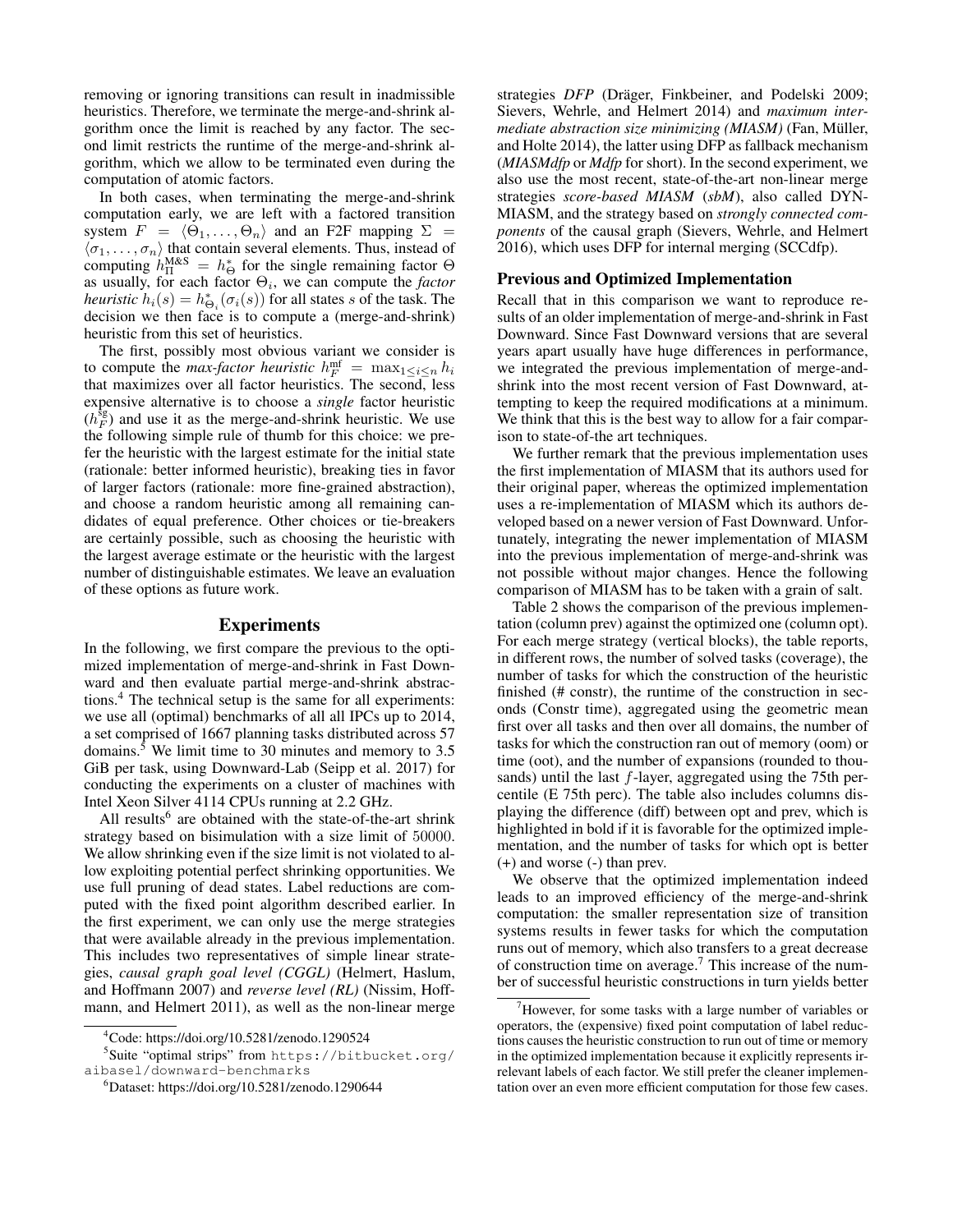|               | prev   | opt   | diff     | $\ddot{}$ |                |          |
|---------------|--------|-------|----------|-----------|----------------|----------|
| Coverage      | 733    | 754   | 21       | 23        | $\overline{c}$ |          |
| $#$ constr    | 1387   | 1467  | 80       | 85        | 5              |          |
| Constr time   | 104.79 | 55.75 | $-49.03$ | 1146      | 236            |          |
| Constr oom    | 137    | 57    | -80      | 98        | 18             |          |
| Constr oot    | 140    | 143   | 3        | 22        | 23             |          |
| Exp 75th perc | 3117k  | 3117k | $\theta$ | 16        | 34             |          |
| Coverage      | 768    | 774   | 6        | 9         | 3              |          |
| $#$ constr    | 1419   | 1504  | 85       | 89        | 4              |          |
| Constr time   | 96.10  | 59.61 | $-36.50$ | 1193      | 222            |          |
| Constr oom    | 106    | 21    | $-85$    | 94        | 9              | È        |
| Constr oot    | 139    | 142   | 3        | 16        | 17             |          |
| Exp 75th perc | 1957k  | 1861k | -96k     | 44        | 44             |          |
| Coverage      | 778    | 804   | 26       | 32        | 6              |          |
| # constr      | 1382   | 1480  | 98       | 98        | $\Omega$       |          |
| Constr time   | 80.61  | 59.95 | $-20.66$ | 735       | 647            | MIASMdfp |
| Constr oom    | 117    | 68    | $-49$    | 93        | 43             |          |
| Constr oot    | 161    | 119   | $-42$    | 81        | 34             |          |
| Exp 75th perc | 1048k  | 1047k | $-1k$    | 142       | 165            |          |
| Coverage      | 756    | 773   | 17       | 17        | $\theta$       |          |
| $#$ constr    | 1433   | 1515  | 82       | 85        | 3              |          |
| Constr time   | 80.09  | 53.70 | $-26.39$ | 1148      | 282            |          |
| Constr oom    | 90     | 16    | $-74$    | 82        | 8              | ≅        |
| Constr oot    | 141    | 136   | $-5$     | 15        | 8              |          |
| Exp 75th perc | 1879k  | 2219k | 340      | 27        | 27             |          |

Table 2: Comparison of the previous against the optimized implementation of merge-and-shrink.

coverage of all configurations. The very similar number of expansions also confirms that the difference of the implementations is of a pure optimization nature.

## Partial Merge-and-Shrink Abstractions

We now evaluate partial merge-and-shrink abstractions, i.e., heuristics computed based on the set of factor heuristics that remain when terminating the merge-and-shrink computation early. Recall that we use two approaches for computing the final heuristic given the set of factor heuristics: choosing a single one as described ( $h^{\text{sg}}$ ), or maximizing over all ( $h^{\text{mf}}$ ). We first evaluate imposing a limit on the number of transitions that, once hit by any factor, terminates the computation. Table 3 shows results for limits of 2, 5, and 10 millions of transitions (t2m, t5m, t10m).

With the exception of CGGL, limiting the number of transitions does not increase coverage. The reason comes apparent when comparing the number of successful heuristic constructions and the heuristic quality in terms of expansions: only for small limits on the number of transitions does the limit actually trigger frequently enough to effect a significant increase of successful heuristic constructions, but at the same, the number of expansions also increases significantly. For larger limits, the results are close to that of the baseline. We conclude that limiting the number of transitions does not serve to reliably stop the merge-and-shrink computation in those cases where it would be needed, because a low limit may unnecessarily reduce the quality of the computed heuristic and a larger limit may not stop the

|             |                   |       | $h^{\rm sg}$      |                   |       | $h^{\text{mf}}$   |                   |         |
|-------------|-------------------|-------|-------------------|-------------------|-------|-------------------|-------------------|---------|
|             | base              | t2m   | t5m               | t10m              | t2m   | t5m               | t10m              |         |
| Coverage    | 754               | 745   | 757               | 766               | 748   | 757               | 767               |         |
| # constr    | 1466              | 1547  | 1533              | 1529              | 1547  | 1532              | 1529              | 명<br>20 |
| E 75th perc | 3170 <sub>k</sub> | 4378k | 3170k             | 3170 <sub>k</sub> | 4378k | 3170 <sub>k</sub> | 3170 <sub>k</sub> |         |
| Coverage    | 775               | 735   | 764               | 770               | 740   | 766               | 772               |         |
| $#$ constr  | 1506              | 1530  | 1516              | 1513              | 1531  | 1517              | 1515              | 岳       |
| E 75th perc | 1084k             | 2687k | 1084k             | 1084k             | 2584k | 1084k             | 1084k             |         |
| Coverage    | 804               | 775   | 791               | 801               | 775   | 791               | 801               |         |
| $#$ constr  | 1482              | 1515  | 1493              | 1490              | 1515  | 1493              | 1490              | Mdfp    |
| E 75th perc | 1367k             | 2268k | 1367 <sub>k</sub> | 1367 <sub>k</sub> | 2124k | 1367 <sub>k</sub> | 1367k             |         |
| Coverage    | 773               | 745   | 759               | 767               | 744   | 758               | 767               |         |
| # constr    | 1516              | 1525  | 1514              | 1518              | 1523  | 1517              | 1516              | 닍       |
| E 75th perc | 1763k             | 2467k | 1763k             | 1763k             | 2421k | 1763k             | 1763k             |         |
| Coverage    | 802               | 787   | 797               | 802               | 792   | 798               | 802               |         |
| # constr    | 1400              | 1453  | 1422              | 1414              | 1452  | 1424              | 1417              | Mds     |
| E 75th perc | 734k              | 1569k | 734k              | 734k              | 1474k | 734k              | 734k              |         |
| Coverage    | 813               | 778   | 801               | 811               | 778   | 801               | 811               |         |
| # constr    | 1506              | 1532  | 1515              | 1514              | 1532  | 1515              | 1512              | SCCdfp  |
| E 75th perc | 1217k             | 3631k | 1217k             | 1217k             | 3338k | 1217k             | 1217k             |         |

Table 3: Comparison of the baseline against two versions of partial merge-and-shrink, using different limits on the number of transitions.

construction before running out of time.<sup>8</sup>

A second conclusion we draw from Table 3 is that there is no significant difference between  $h^{\text{mf}}$  and  $h^{\text{sg}}$ . While  $h^{\text{mf}}$ theoretically dominates any factor heuristic by definition, evaluating the former can be slightly more expensive. Furthermore, in scenarios where there is one large factor and many small (e.g., atomic) factors in the end, the large one likely dominates the others, and thus  $h^{sg}$  is equally informed as  $h^{\text{mf}}$ . This scenario always occurs with linear merge strategies because they maintain only one non-atomic factor.

We now evaluate adding a time limit to the computation. Table 4 shows the results for limits of 450s, 900s, and 1350s. As expected, this is a very effective measure for greatly increasing the number of successful heuristic constructions, which also directly transfers to a significant increase in coverage of all configurations, with 450s and 900s achieving slightly better results than 1350s. In contrast to limiting the number of transitions, stopping the computation early does *not* affect the heuristic quality at all. The likely reason is that with limiting the time, we catch precisely those tasks for which the construction otherwise does not terminate or terminates too late for a successful search. Tasks which we can already solve without imposing a time limit (base) usually require a rather short construction time, and therefore limiting the time to 900s or more does not stop the heuris-

<sup>8</sup>We also tested to only *exclude* a factor from further consideration if it violates the transition limit rather than aborting the computation. This is only possible with merge strategies such as DFP and sbMIASM that are able to base their selection on a subset of factors. In this variant, coverage decreased less compared to aborting the computation, but still did not increase for any tested limit.